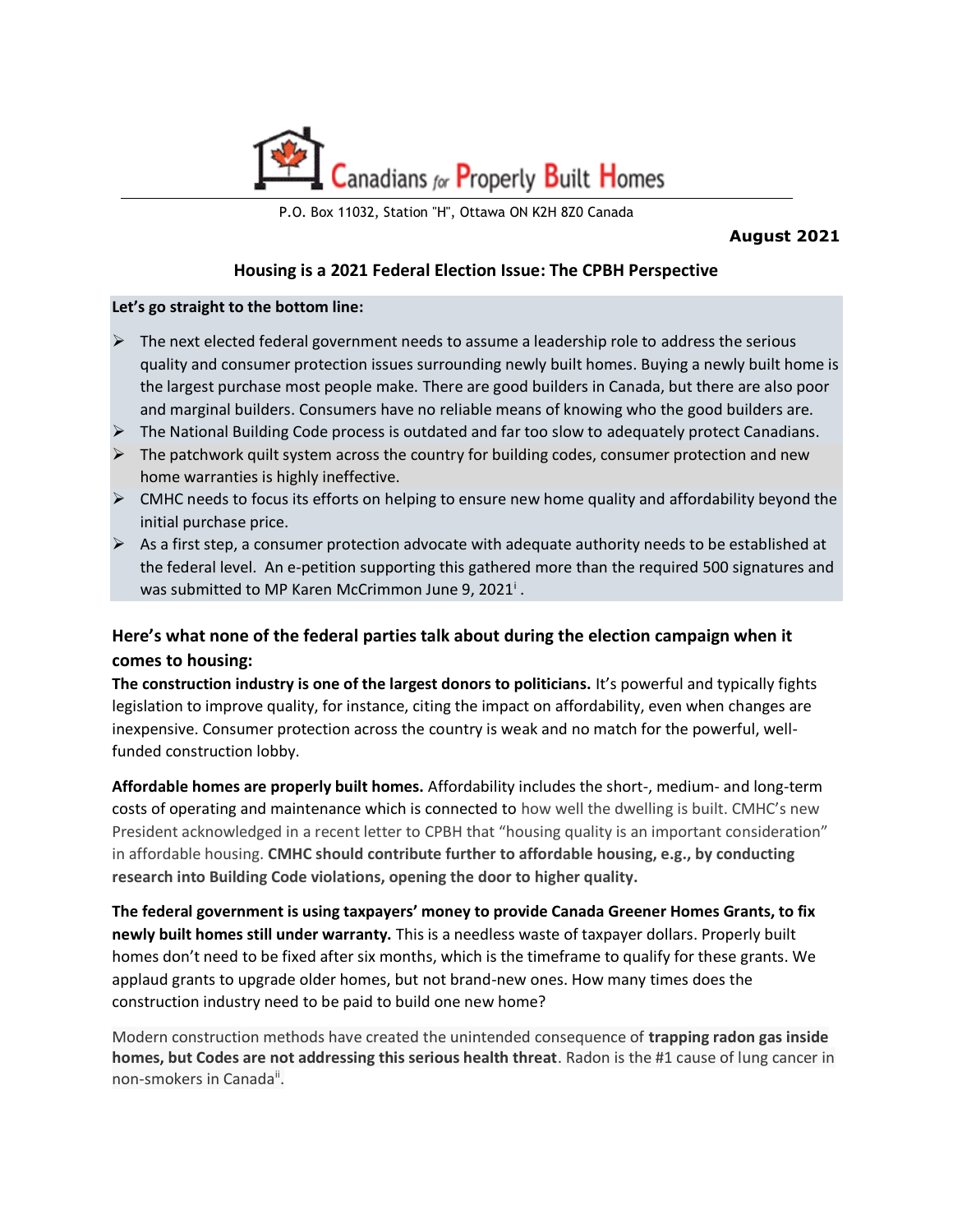**Building Codes do not adequately address climate risks like tornadoes.** This leaves impacted homeowners facing preventable crises, like torn off roofs, and drives up insurance costs. This too impacts affordability. Note: Premier Ford told homeowners who faced a recent Barrie, ON tornado that his government would use taxpayers' dollars to help them. The cost of hurricane clips, which prevent roofs from being torn off, is estimated at \$300-\$400 per home. Clips should be mandatory: They are inexpensive, reduce damage and risk to lives.

**"Firefighters and the National Research Council say modern homes burn down faster."** Changes to the Building Code must be made and implemented swiftly to save lives<sup>ii</sup>.

**Newly built homes with used/damaged furnaces are secretly being sold across the country**, but no province/territory has been willing to address this. Furnaces are often damaged by builders using them to heat the house during construction rather than using their own means of temporary heat. The furnaces become clogged with construction dust and debris. This practice by builders must stop.

**There is an ongoing critical shortage of qualified home inspectors**. This industry is in turmoil. That means your newly built home may not have been properly inspected during construction. Municipal inspectors are supposed to focus on ensuring the home meets the minimum requirements of the Building Code so you will be safe. New home buyers should also be able to hire inspectors privately to ensure the house is built right. They face the same shortage of qualified home inspectors. **Result: Home buyers are in the dark when it comes to quality, and the impact on their health and safety, e.g., mould exposure. Further, homes that don't meet the minimum Code affect affordability in the short, medium and long term.**

**New home warranties across the country are very limited and inadequate. Homeowners get "stuck" with Code violations** if their builder/warranty provider won't fix them:

- Many have to pay out of their own pocket to get their newly built home properly fixed
- Some are driven into poverty trying to win legal battles over a house they can neither fix nor sell
- Some "patch and run", that is, cover up the problems and do not disclose the Code violations to the next unsuspecting buyer
- Many feel that they have been victims of white-collar crime.

**Ask your federal election candidates to also focus on housing quality and consumer protection, not just housing supply and affordability based on the initial purchase price.**

> Questions/comments: [info@canadiansforproperlybuilthomes.com](mailto:info@canadiansforproperlybuilthomes.com) Media: [media@canadiansforproperlybuilthomes.com](mailto:media@canadiansforproperlybuilthomes.com)

Founded in 2004, Canadians for Properly Built Homes (CPBH) is a national, not for profit corporation dedicated to healthy, safe, durable, energy efficient residential housing for Canadians, and is the only organization of its kind in Canada. Working for consumer awareness and protection, CPBH is run by a volunteer Board of Directors and is supported by a volunteer Advisory Council of industry experts and other key stakeholders. CPBH earned "partner" status with the Canadian Consumer Information Gateway (Industry Canada).

Twitter: @cpbh01 Instagram: cpbh01 Facebook: <https://www.facebook.com/cpbh01> **[www.canadiansforproperlybuilthomes.com](http://www.canadiansforproperlybuilthomes.com/)**